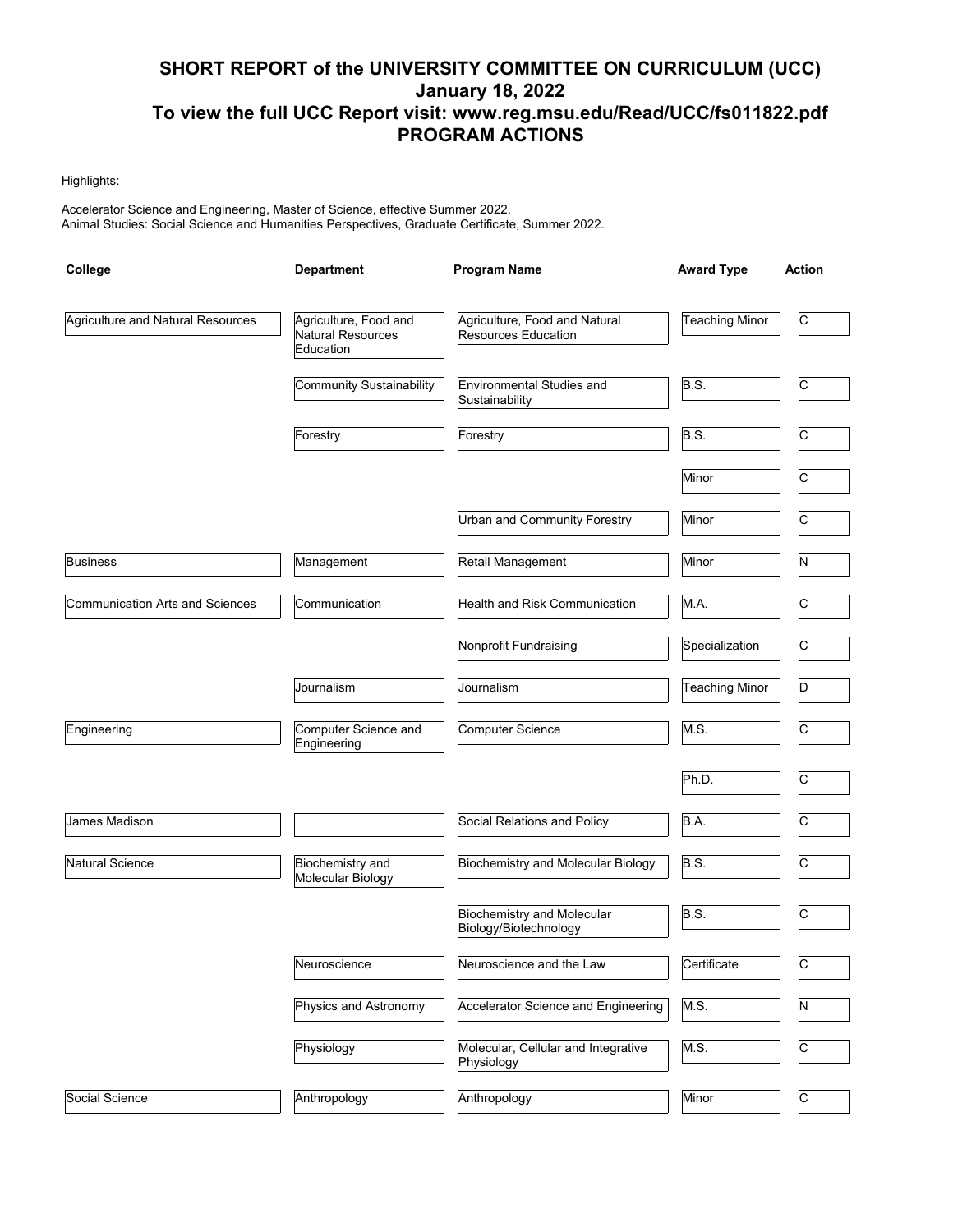| College        |            |               | <b>Department</b>                                            |         | <b>Program Name</b>                          |           |      | <b>Award Type</b> | <b>Action</b> |
|----------------|------------|---------------|--------------------------------------------------------------|---------|----------------------------------------------|-----------|------|-------------------|---------------|
| Social Science |            |               | Anthropology                                                 |         | Professional Applications in<br>Anthropology |           | M.A. | D                 |               |
|                |            |               | Economics                                                    |         | Economics                                    |           |      | B.A.              | C             |
|                |            |               |                                                              |         |                                              |           |      | B.S.              | C             |
| Sociology      |            |               | Animal Studies: Social Science and<br>Humanities Perspective |         | Certificate                                  | N         |      |                   |               |
| $C = Change$   | D=Deletion | N=New         |                                                              |         |                                              |           |      |                   |               |
|                |            | <b>Totals</b> | 3<br>New:                                                    | Change: | 17                                           | Deletion: | 2    |                   |               |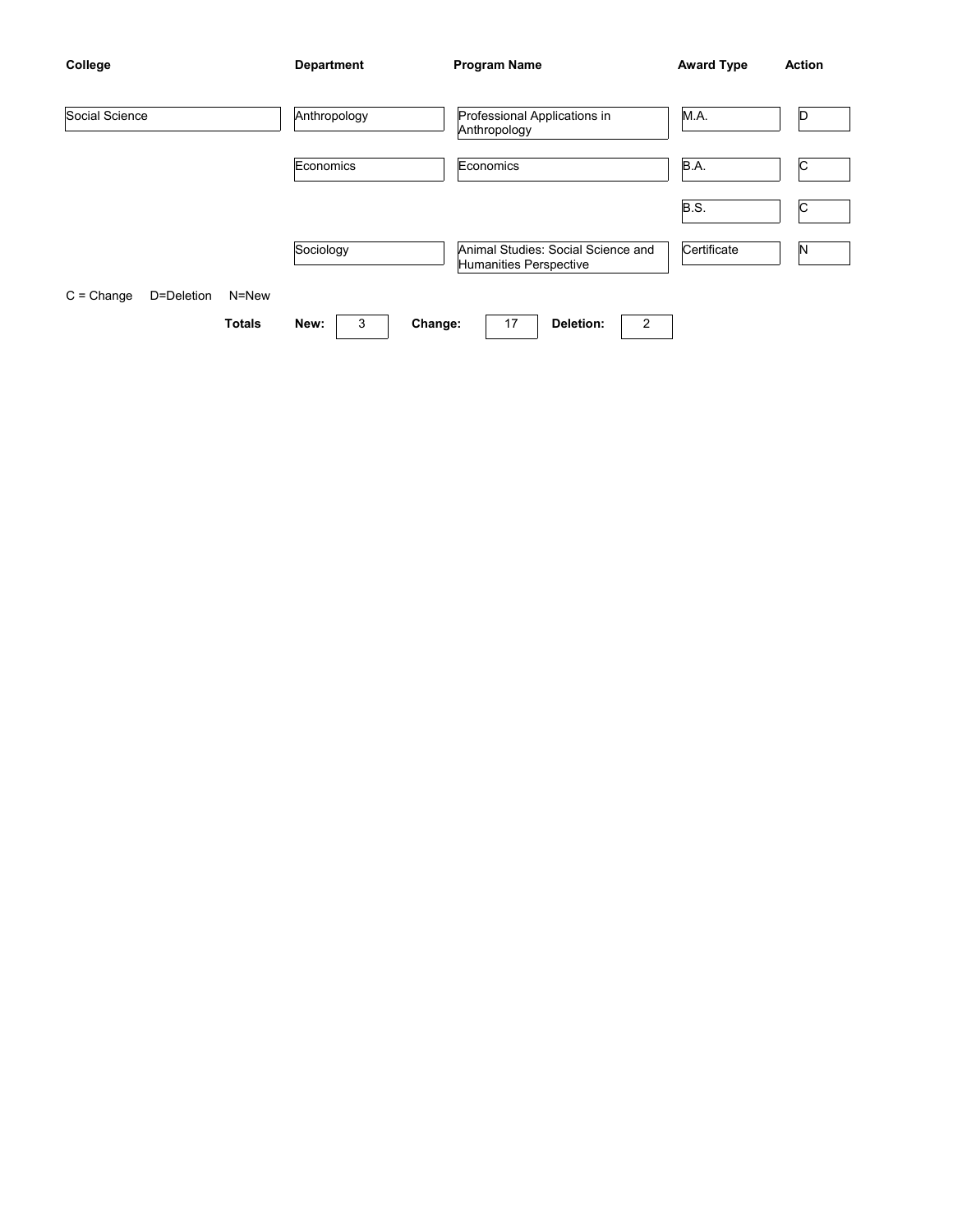#### **COURSE ACTIONS January 18, 2022**

| College                           | <b>Department</b>                  | <b>Subject</b> | <b>New</b>     | <b>Changes</b> | <b>Deleted</b> |
|-----------------------------------|------------------------------------|----------------|----------------|----------------|----------------|
| Agriculture and Natural Resources | <b>Community Sustainability</b>    | <b>CSUS</b>    |                | 0              | 0              |
|                                   | Entomology                         | <b>ENT</b>     |                | $\mathbf{0}$   | $\Omega$       |
|                                   | Forestry                           | <b>FOR</b>     | 11             |                |                |
|                                   | Packaging                          | <b>PKG</b>     | $\Omega$       | $\mathbf{0}$   |                |
| <b>Arts and Letters</b>           | Linguistic, Languages and Cultures | LIN            | $\Omega$       |                | $\Omega$       |
| Engineering                       | Computer Science & Engineering     | <b>CSE</b>     | 3              | 0              | $\Omega$       |
| Natural Science                   | Neuroscience Program               | <b>NEU</b>     |                | 3              | $\Omega$       |
|                                   | Statistics & Probability           | <b>STT</b>     | 3              | $\mathbf{0}$   | $\Omega$       |
|                                   | Integrative Biology                | <b>IBIO</b>    | 0              |                | $\Omega$       |
| Social Science                    | <b>Criminal Justice</b>            | CJ             | 0              | 4              | $\Omega$       |
|                                   | Economics                          | EC.            | 0              | $\overline{2}$ | $\overline{2}$ |
|                                   | Geo, Environ, and Spatial Sciences | <b>GEO</b>     | $\mathbf{0}$   |                | $\Omega$       |
|                                   | Sociology                          | <b>SOC</b>     | $\overline{2}$ |                | $\Omega$       |
| <b>Total</b>                      |                                    |                | 22             | 20             | 4              |